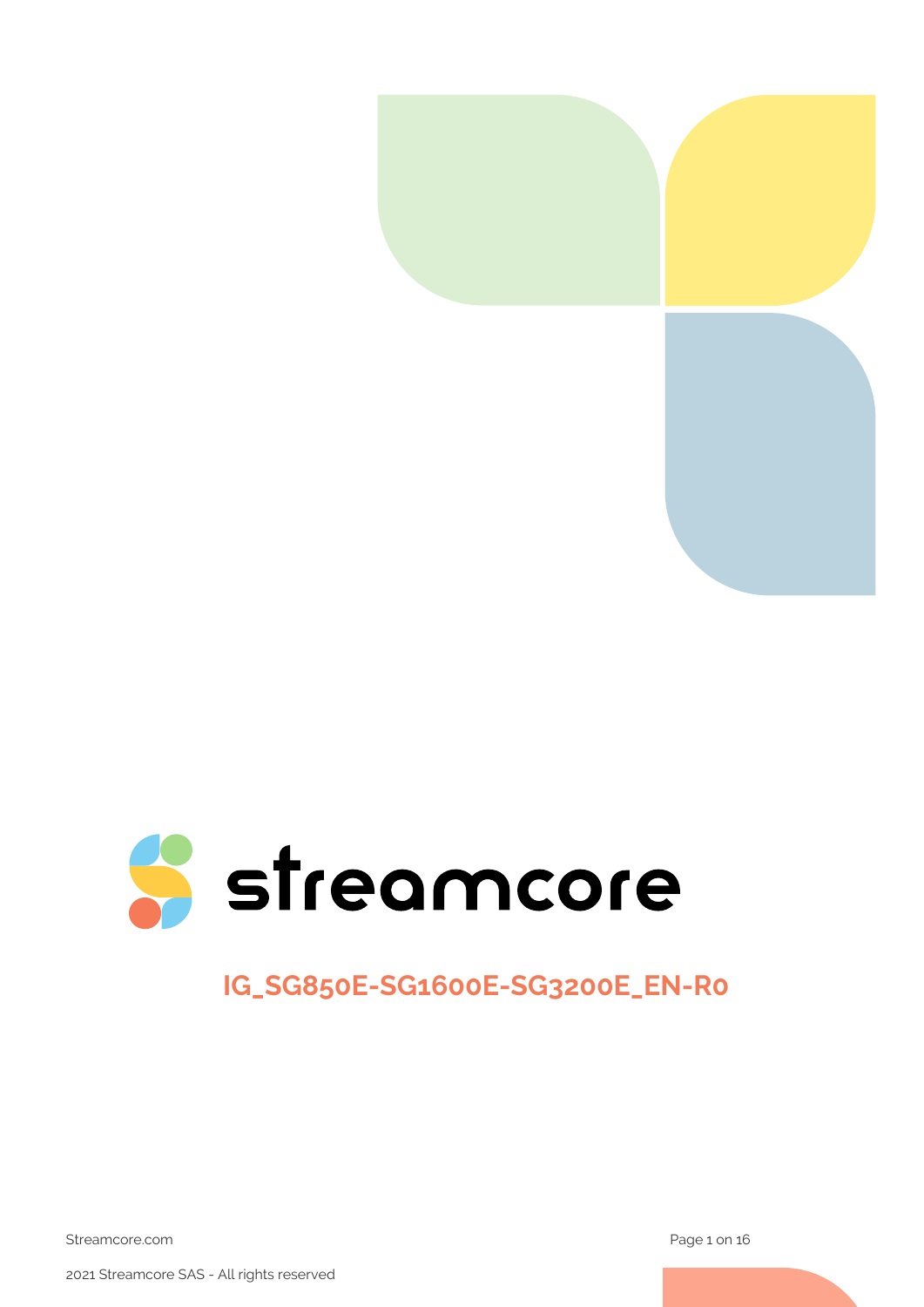# Table des matières

| $\mathbf{1}$     |                |  |
|------------------|----------------|--|
|                  | 1.1            |  |
|                  | 1.2            |  |
| $\mathbf{2}$     |                |  |
|                  | 2.1            |  |
|                  | 2.2            |  |
| $\mathbf{3}$     |                |  |
|                  | 3.1            |  |
|                  |                |  |
|                  | 3.2            |  |
|                  | 3.2.1<br>3.2.2 |  |
|                  | 3.2.3          |  |
|                  |                |  |
|                  | 3.3<br>3.3.1   |  |
|                  | 3.3.2          |  |
|                  | 3.3.3          |  |
| $\boldsymbol{4}$ |                |  |
|                  | 4.1            |  |
|                  | 4.2            |  |
|                  |                |  |
| 5                |                |  |
|                  | 5.1            |  |
|                  | 5.2            |  |
| 6                |                |  |
|                  | 6.1            |  |
|                  | 6.2            |  |
|                  |                |  |
|                  | 6.3<br>6.3.1   |  |
|                  | 6.3.2          |  |
|                  | 6.3.3          |  |
|                  |                |  |

Streamcore.com

Page 2 on 16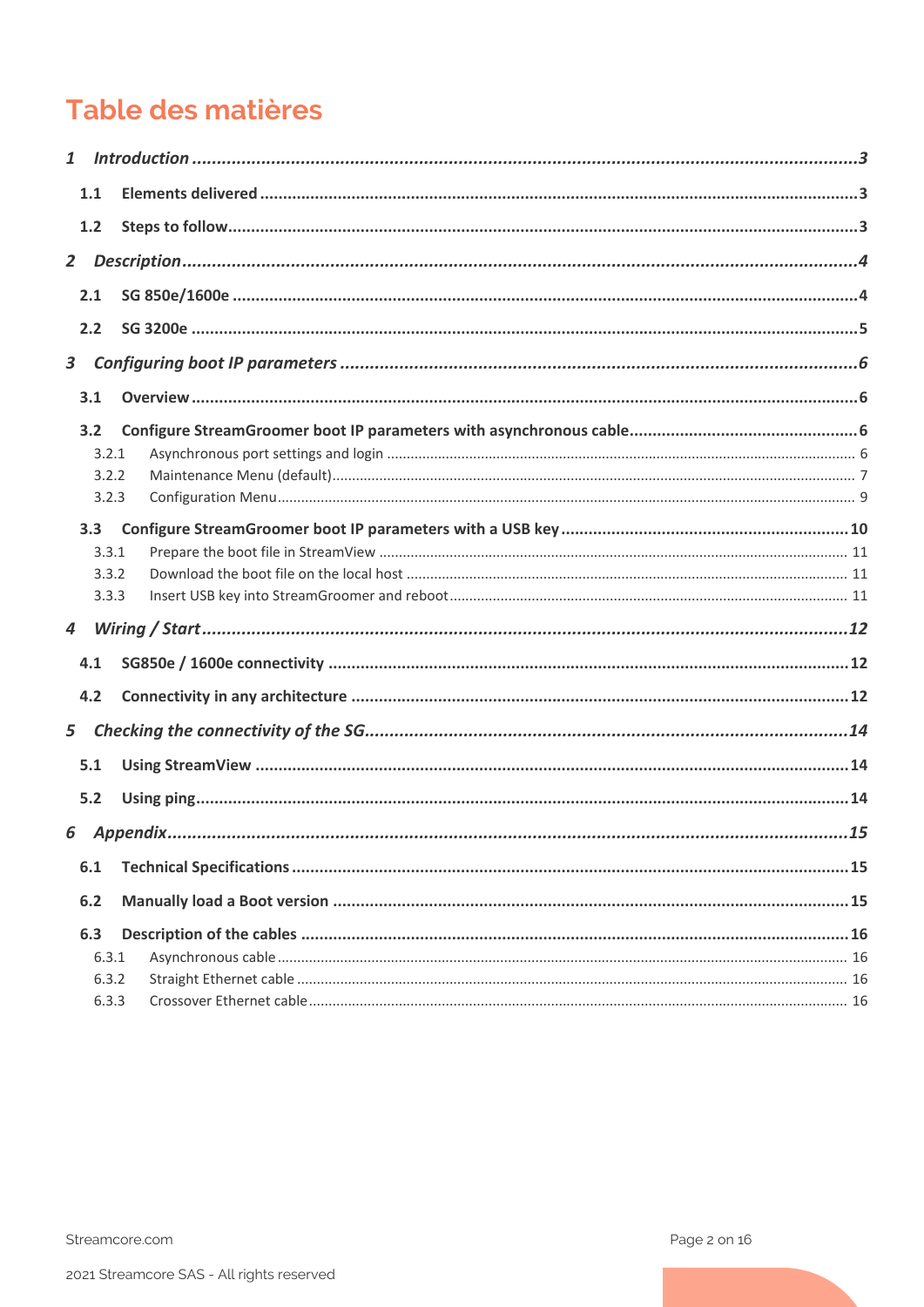## <span id="page-2-0"></span>**1 Introduction**

### <span id="page-2-1"></span>**1.1 ELEMENTS DELIVERED**

The set should contain:

- A wiring data sheet:
- A power cord:
- An asynchronous cable:
- A gray straight-through cable (x2 for 4 Ports):
- A red crossover cable (x2 for 4 Ports):
- A StreamGroomer 850e / 1600e / 3200e:



### <span id="page-2-2"></span>**1.2 STEPS TO FOLLOW**

This documentation describes how to install and start a StreamGroomer 850e, 1600e and 3200e. The following steps should be carried out:

#### **1. Configure the boot IP parameters with the asynchronous interface or USB key and reboot (chapter 3)**

The following IP parameters must be provided:

| Line mode of administration port (speed, duplex)     |  |
|------------------------------------------------------|--|
| StreamGroomer administration IP address *            |  |
| Mask associated with StreamGroomer IP address*       |  |
| SGM IP address (2 IP addresses in case of a backup)* |  |
| Gateway to the SGM**                                 |  |
| DNS server***                                        |  |
| DNS suffix***                                        |  |

\* Required

- \*\* Required if the SGM is not on the same subnetwork as the StreamGroomer
- \*\*\* Required for the caching feature and used for manual requests from the boot menu (ping...)

### **2. Connect the cables and start the StreamGroomer (chapter 4)**

**3. Check the connectivity (chapter 5)**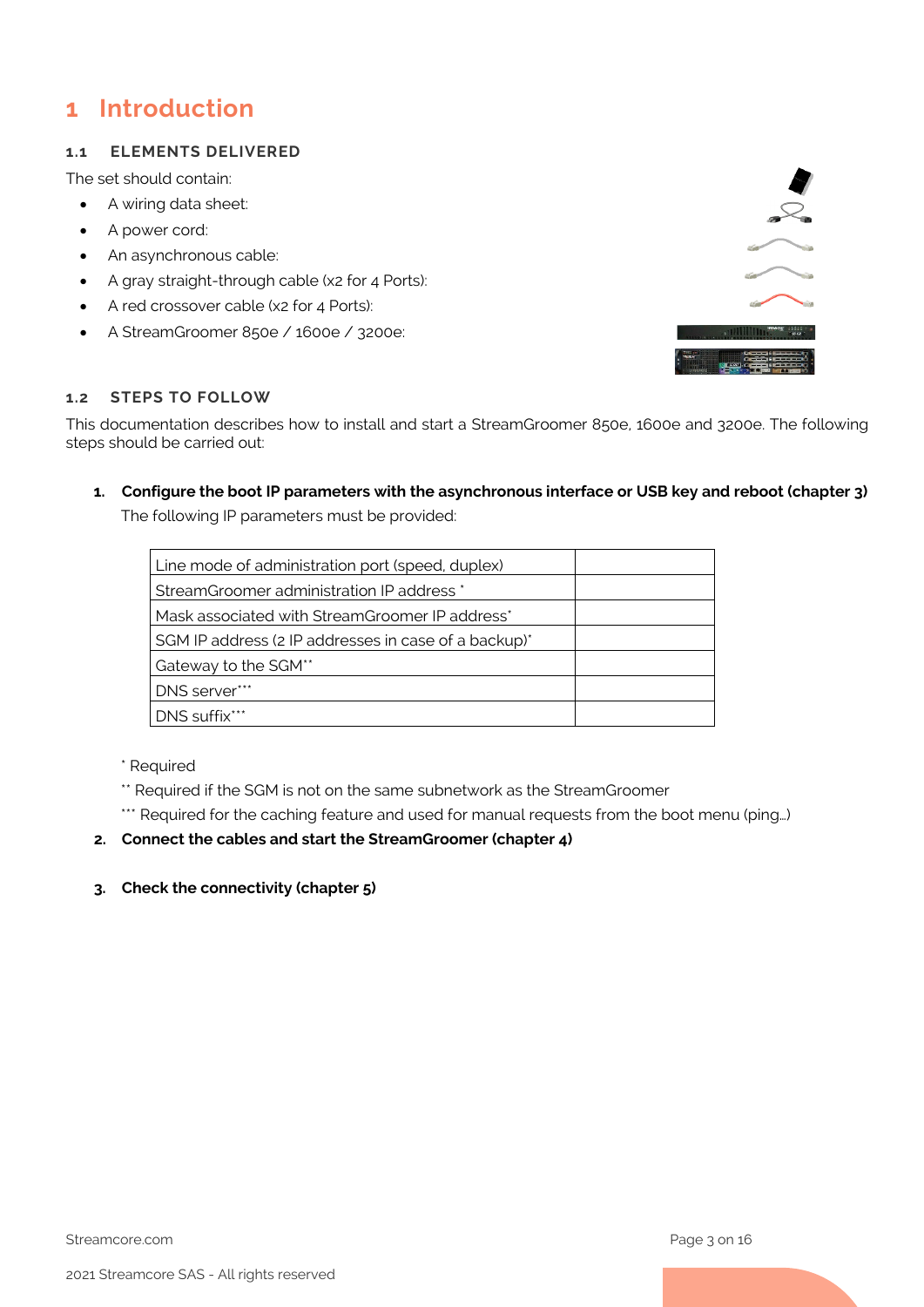## <span id="page-3-0"></span>**2 Description**

### <span id="page-3-1"></span>**2.1 SG 850E/1600E**



### 2.1.1.1 FRONT PANEL

1. – Admin. interface LED 2. – On/Off switch

### 2.1.1.2 REAR PANEL



| 2. Asynchronous port | 5. WAN1 / LAN1 port                         |
|----------------------|---------------------------------------------|
| Administration port  | 6. WAN2 / LAN2 port (for $4 \mid$<br>Ports) |

The LED has two possible usages:

- Normal usage consists of speed and activity. It indicates if the interface works at 10/100 Mbps or 1000 Mbps.
- If the two LED 100 AND 1000 are on, the Bypass is "closed": traffic goes directly from one port to the other without being processed by the SG. The SG acts as a crossover cable.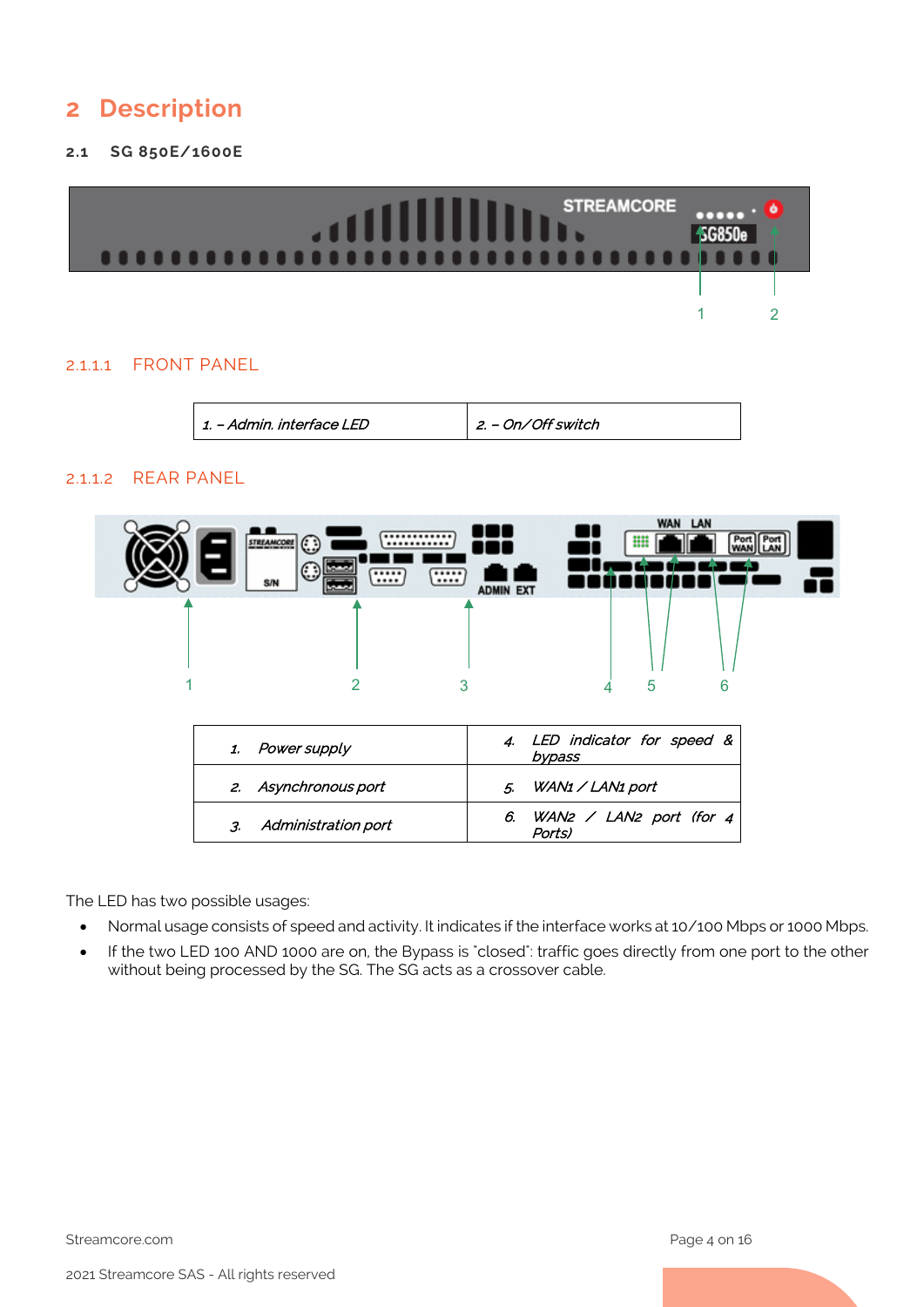#### <span id="page-4-0"></span>**2.2 SG 3200E**

### 2.2.1.1 FRONT PANEL



|    | Admin, interface LED | 2.           | EXT port                       |
|----|----------------------|--------------|--------------------------------|
| 3. | On/Off switch        | bypass       | LED indicator for speed &      |
| 5. | Asynchronous port    | 6.           | WAN1 / LAN1 port               |
| 7. | Administration port  | 8.<br>Ports) | WAN2 $\angle$ LAN2 port (for 4 |

The LED has two possible usages:

- Normal usage consists of speed and activity. It indicates if the interface works at 10/100 Mbps or 1000 Mbps.
- If the two LED 100 AND 1000 are on, the Bypass is "closed": traffic goes directly from one port to the other without being processed by the SG. The SG acts as a crossover cable.
- 1.

### 2.2.1.2 REAR PANEL



Streamcore.com **Page 5 on 16**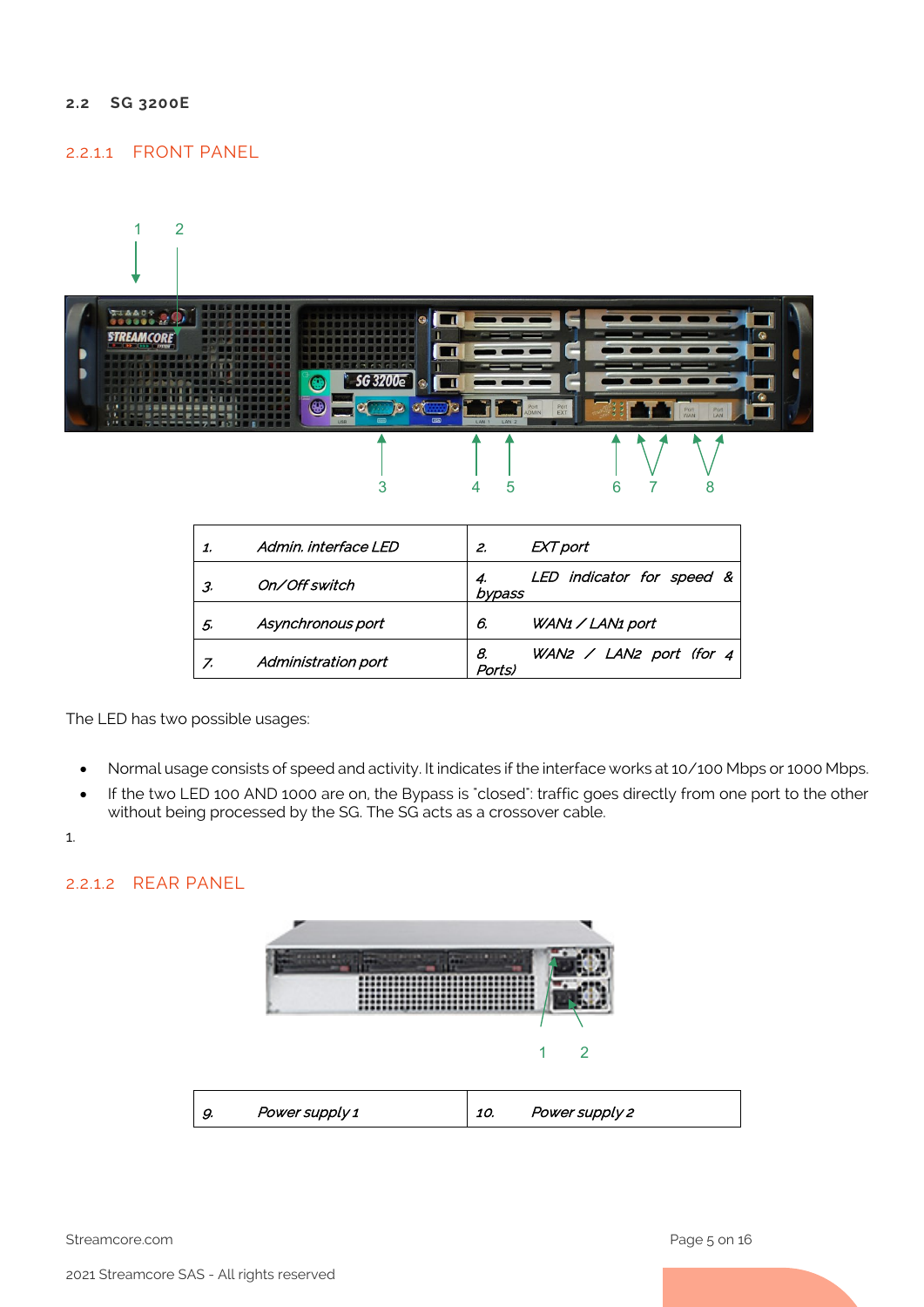# <span id="page-5-0"></span>**3 Configuring boot IP parameters**

### <span id="page-5-1"></span>**3.1 OVERVIEW**

There are two methods to configure the boot IP parameters of a SG:

- with the asynchronous cable (console port): access to the boot menu of the SG
- with a USB key: reboot the SG on a USB key containing a configuration file prepared with the StreamView application.

Boot menu is the same for the whole e-series (SG250e/350e/850e/1600e/3200e).

### <span id="page-5-3"></span><span id="page-5-2"></span>**3.2 CONFIGURE STREAMGROOMER BOOT IP PARAMETERS WITH ASYNCHRONOUS CABLE**

### 3.2.1 Asynchronous port settings and login

To access the BOOT menu, you have to connect to the StreamGroomer through the asynchronous port via a DB9 asynchronous cable. The most well known utilities are HyperTerminal, PuTTY or Teraterm for Windows. The configuration has to be done manually by entering the asynchronous port settings as follows:

Speed 38400 bit/*s*, no parity, no flow control, 1 stop bit, 8 bits of data.

Press Enter key. The following screen appears:



Initial login

Enter user name (login): boot and a password: boot.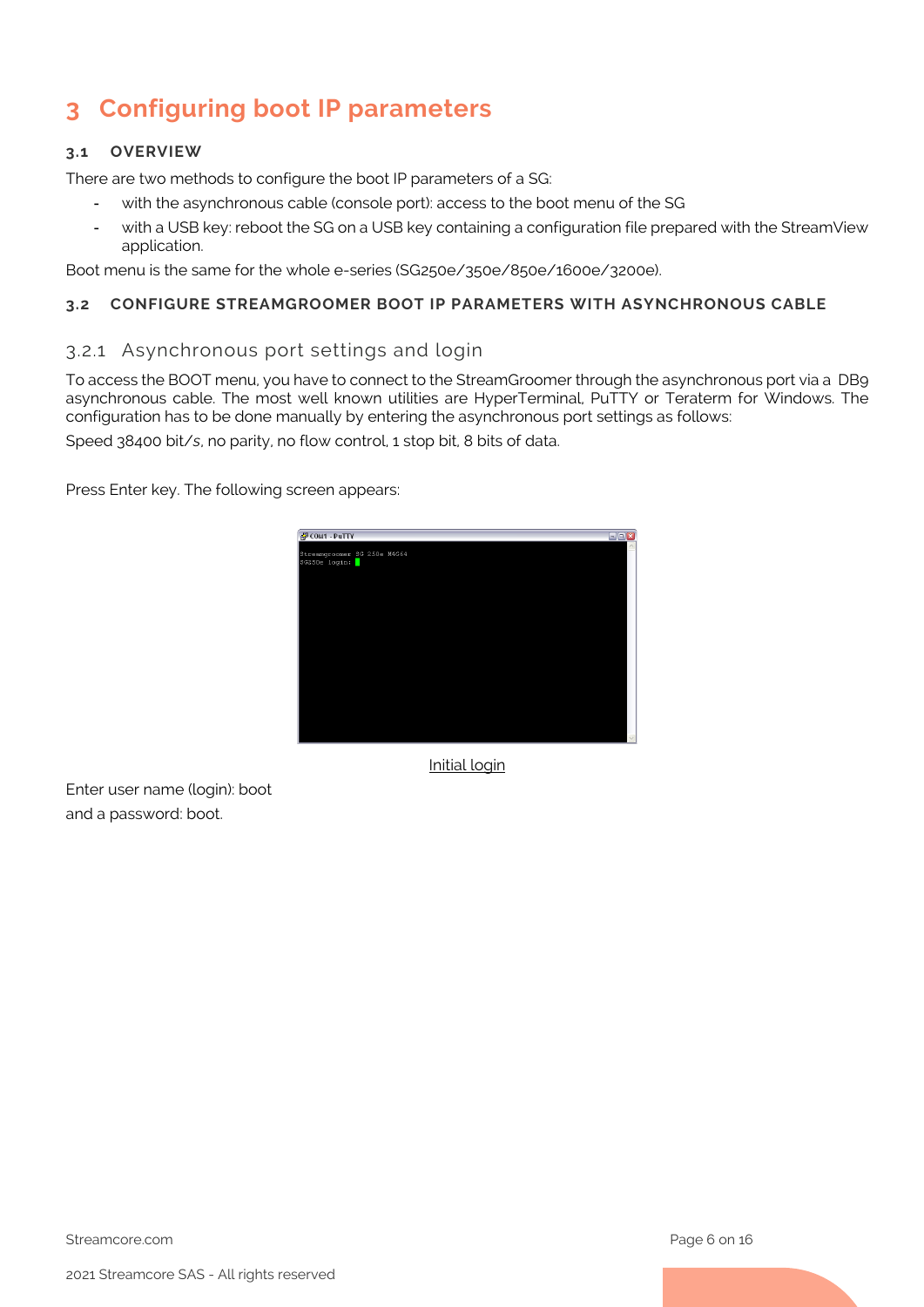#### Once entered in the boot menu, there are two levels: **Maintenance menu** (default) and **Configuration menu**

To access the configuration menu, type the keyword "configure". You can exit any menu with the "exit" command. All commands can be completed with the tab key.

You also have access to the boot menu by telnet, RSH or SSH to the SG from the SGM. (same login) S Only one person can be connected on the boot menu at a time.

### <span id="page-6-0"></span>3.2.2 Maintenance Menu (default)

| <b>Available Commands</b> | <b>Description</b>                                                                                                                                                                                                                                                              |
|---------------------------|---------------------------------------------------------------------------------------------------------------------------------------------------------------------------------------------------------------------------------------------------------------------------------|
| configure                 | Enters configuration mode                                                                                                                                                                                                                                                       |
| exit                      | Leaves the current mode. If changes are pending, a confirmation is requested                                                                                                                                                                                                    |
| ping [IP_Add]             | Sends ICMP ECHO_REQUEST to a network host - specify an IP address                                                                                                                                                                                                               |
| reset_configuration       | All the operational software and configurations are therefore deleted, the name<br>of the StreamGroomer and the parameters of the interface providing access to the<br>SGM are set on the default value attributed at the factory. This option requires<br>certain precautions. |
| restart [A/B/S]           | Restarts the SG in the chosen version (OPE A, B or System)                                                                                                                                                                                                                      |
| show []                   | Displays various information about the SG and the admin network                                                                                                                                                                                                                 |
| traceroute [IP_Add]       | Traces path to a network host - specify an IP address                                                                                                                                                                                                                           |
| help                      | Lists the available command                                                                                                                                                                                                                                                     |

| <b>Show Commands detail</b> | <b>Description</b>                                                                                       |
|-----------------------------|----------------------------------------------------------------------------------------------------------|
| show arp                    | Lists the entries of the ARP table                                                                       |
| show changes                | Presents the changes between the current configuration and the pending changes                           |
| show conf                   | Presents the current configuration                                                                       |
| show date                   | Shows the system date and the last time update (every day at midnight)                                   |
| show interface              | Gives the active status of the interface with its IP Address, MAC Address, MTU and<br>transmitted volume |
| show iprouting              | Presents the admin routing table of the SG                                                               |
| show version                | Presents the type of the SG, its serial number, the installed and activated version of<br>the SG         |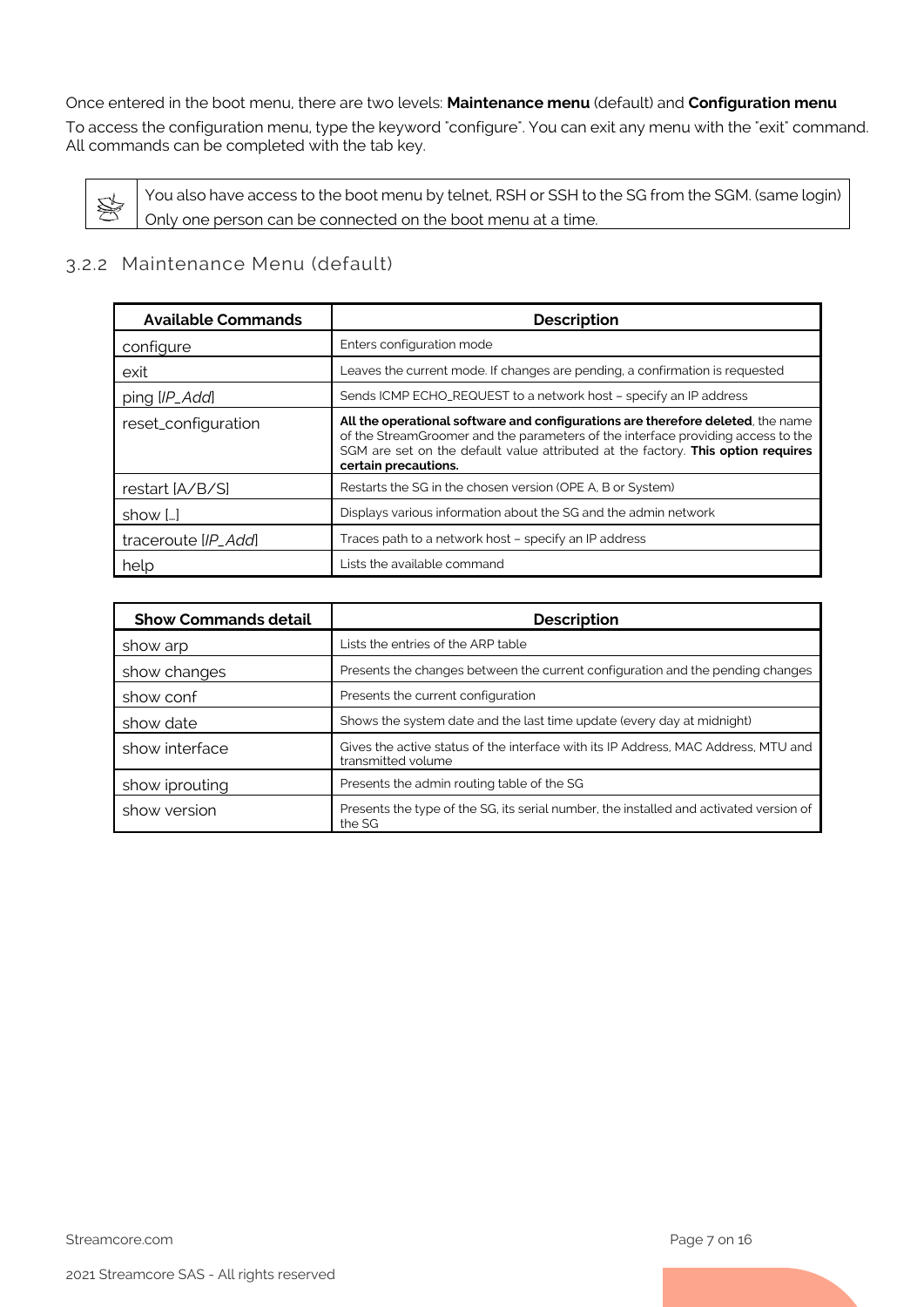#### Examples:

#### **[SG850e > maintenance] show arp**

IP address HW address ---------------------------------- 10.0.0.1 00.0d.dd.cd.33.03

10.0.0.120 00.03.2d.15.fa.20 10.0.0.130 00.03.2d.0d.04.28

#### **[SG850e > maintenance] show iprouting**

| Destination | Netmask         | Gateway  | Metric | Jse      |
|-------------|-----------------|----------|--------|----------|
| 0.0.0.0     | 255 255 255 255 | 0.0.0.0  |        | $\Omega$ |
| 10.0.0.0    | 255 255 0.0     | 0.0.0.0  |        | 3        |
| 0.0.0.0     | 0.0.0.0         | 10.0.0.1 | 14175  |          |

### **[SG850e > maintenance] show version**

Running OS : BOOT S15-1e2252a392b5 SG flash type : M4G64 SG type : SG850e Serial number : R64T8426

#### Installed versions

Partition S : S15-1e2252a392b5 Partition A : 6.0.04-056fb620c05a Partition B : None

Streamcore.com **Page 8 on 16**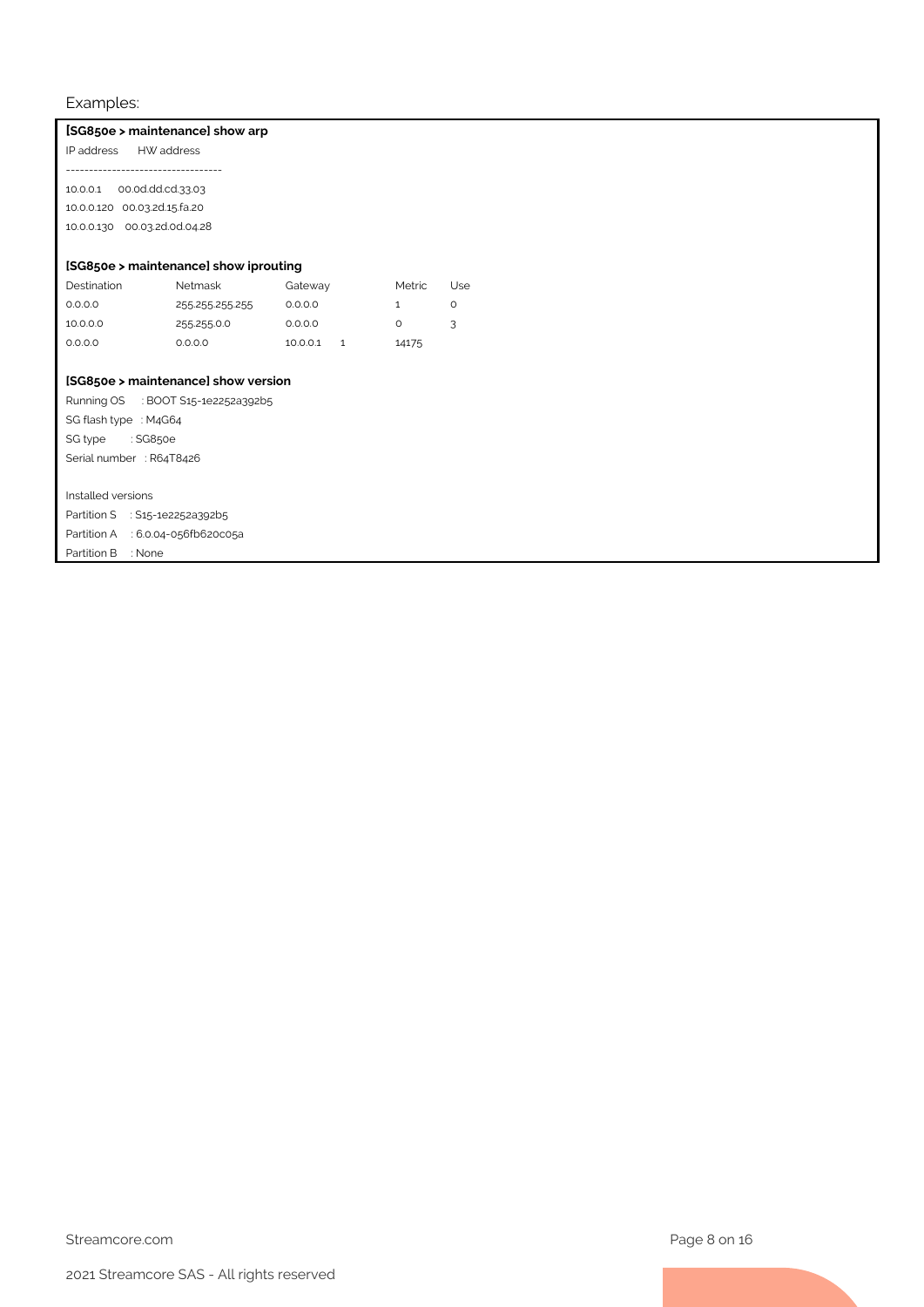### <span id="page-8-0"></span>3.2.3 Configuration Menu



Configuration diagram

\*: Configuration available in boot mode (unless security settings)

\*\*: - If the « try » is confirm, pending configuration are saved (like an « apply »)

- If the « try » is cancel, active configuration is rebuilt from the Configuration file; pending configurations are still available

| <b>Available Commands</b> | <b>Description</b>                                                                                                                              |
|---------------------------|-------------------------------------------------------------------------------------------------------------------------------------------------|
| apply                     | Save and apply pending changes                                                                                                                  |
| exit                      | Leave the current mode                                                                                                                          |
| help                      | List the available commands                                                                                                                     |
| show []                   | Display various information about the SG and the admin network                                                                                  |
| try                       | Apply pending changes without saving them.                                                                                                      |
|                           | If the $\ll$ try » is confirmed, pending configuration are saved (like an $\ll$ apply »)                                                        |
|                           | If the $\ll$ try $\gg$ is cancelled, active configuration is rebuilt from the Configuration file;<br>pending configurations are still available |
| undo $[]$                 | Delete pending changes. You can specify a parameter to cancel.                                                                                  |
|                           | If no parameter is given, all changes will be cancelled.                                                                                        |

| <b>Show Commands detail</b> | <b>Description</b>                                                                                      |
|-----------------------------|---------------------------------------------------------------------------------------------------------|
| show arp                    | List the entries of the ARP table                                                                       |
| show changes                | Present the changes between the current configuration and the pending changes                           |
| show conf                   | Present the current configuration                                                                       |
| show date                   | Show the system date and the last time update (every day at midnight)                                   |
| show interface              | Give the active status of the interface with its IP Address, MAC Address, MTU and<br>transmitted volume |
| show iprouting              | Present the routing table of the SG                                                                     |
| show version                | Present the type of the SG, its serial number, the installed and activated version of<br>the SG         |

Streamcore.com **Page 9 on 16**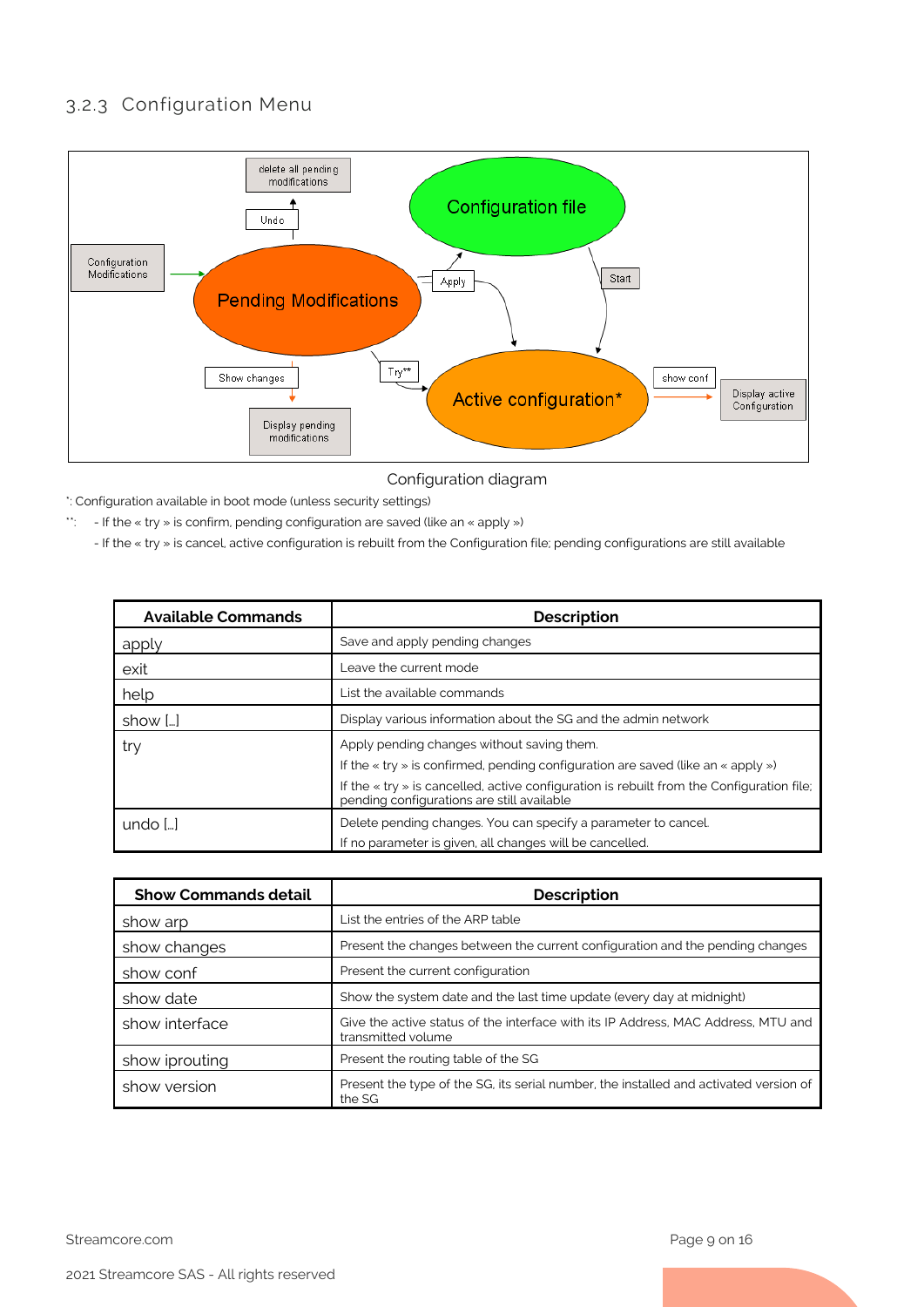| <b>Configuration Commands</b> | <b>Description</b>                                                                 |
|-------------------------------|------------------------------------------------------------------------------------|
| admin_address [IP_Add]*       | Define the IP address at which the StreamGroomer is accessible                     |
| admin_mask [Mask]*            | Define the IP network through which the admin of the SreamGroomer should pass      |
| admin_gateway [IP_Add]*       | Identify the IP address of the gateway allowing you to contact the SGM from the SG |
| admin_port_speed [speed]*     | Choose the speed of the interface [100M-fd/100M-hd/10M-fd/10M-hd/1G-fd/auto]       |
| boot_pwd                      | Allow you to change the "boot" login password                                      |
| dns_server1 [IP_Add]          | DNS server used by the SG (for admin purpose). It is needed for the web caching    |
| dns_server2 [IP_Add]          | Second DNS server used by the SG in case the first one does not answer.            |
| dns_suffix1 [domain_name]     | DNS suffix for local DNS query                                                     |
| dns_suffix2 [domain_name]     | Second DNS suffix for local DNS query                                              |
| name [xxx]                    | Name presented as prompt                                                           |
| public_key_sgm []*            | Public key of the SGM used for the secured connection between SGM and SG           |
| secure_com [yes/no]           | Activate/Deactivate secured communication between SGM and SG (SSH)                 |
| sgm_address [IP_Add]          | IP address of the SGM server which administers the SG                              |
| sgm_address2 [IP_Add]         | IP address of the first backup SGM server which administers the SG (option)        |
| sgm_address3 [IP_Add]         | IP address of the second backup SGM server which administers the SG (option)       |
| sgm_address4 [IP_Add]         | IP address of the third backup SGM server which administers the SG (option)        |
| ssh_port*                     | TCP port to use with the secured communication between SG and SGM (22 by default)  |

To remove a configuration value, use the "no" command following with the command name. Ex: '**no sgm\_address3'**

\*: SG IP configuration and security configuration are only available in boot mode

### <span id="page-9-0"></span>**3.3 CONFIGURE STREAMGROOMER BOOT IP PARAMETERS WITH A USB KEY**

The StreamGroomer boot IP parameters can also be automatically imported through a USB key containing a boot configuration file. Follow these steps (to enable RSH communications between the SGM and SG):

- 1. Prepare the boot file in Streamview
- 2. Download the boot file on the local host
- 3. Transfer the boot file on an USB key (by email, FTP... or directly from the local host)
- 4. Plug the USB key on the SG
- 5. Reboot the SG

☀



Streamcore.com **Page 10 on 16**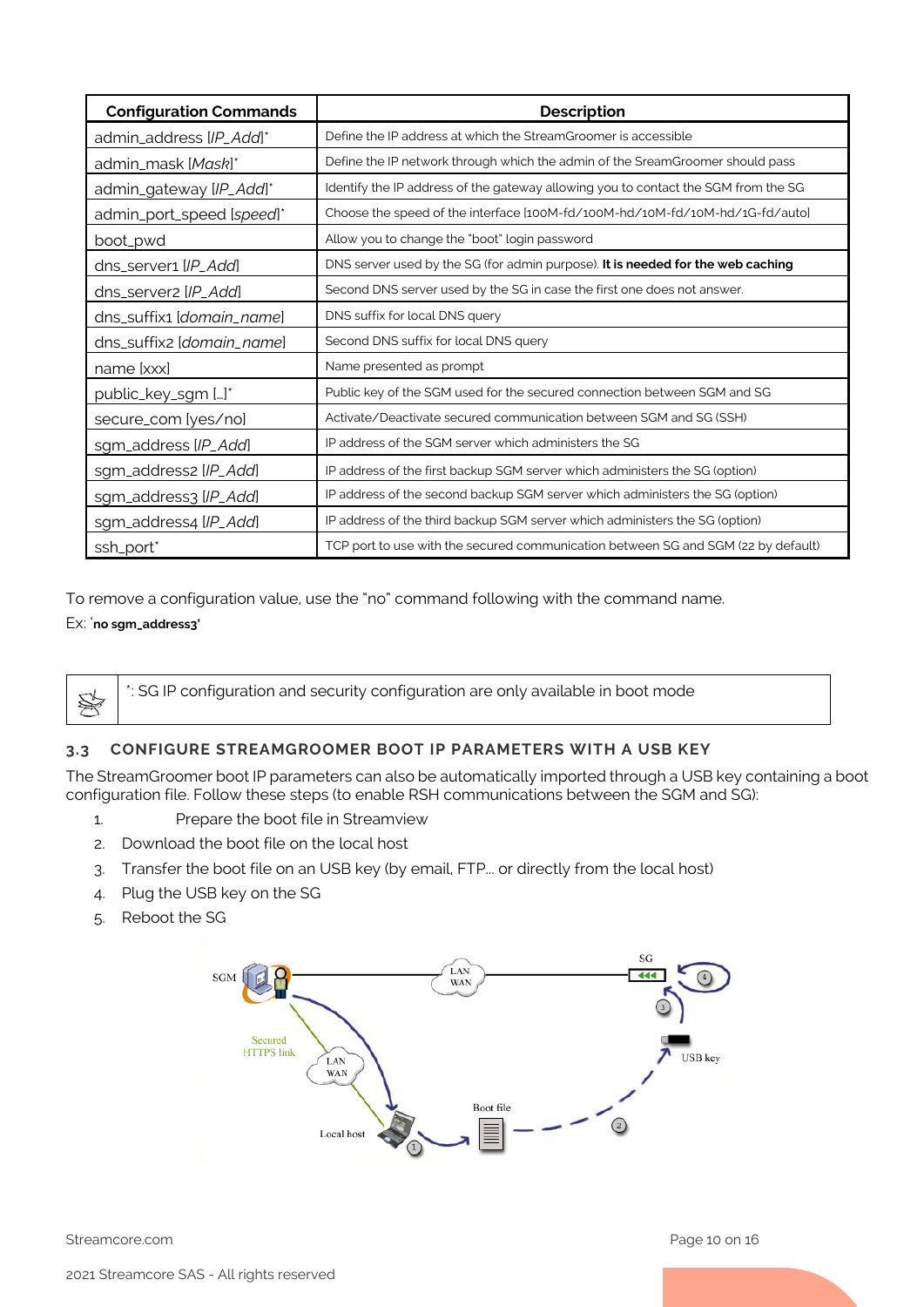### <span id="page-10-0"></span>3.3.1 Prepare the boot file in StreamView

When the database has been prepared on the SGM, boot files are ready to be downloaded for each StreamGroomer (see "StreamView Configuration Guide"). As a summary the following steps are necessary for each StreamGroomer:

- In the Smart Service Tree, add a new site
- In the StreamGroomers Tree, add the StreamGroomer and fill all configuration information

#### <span id="page-10-1"></span>A boot file contains the login password and the StreamGroomer IP boot parameters.

### 3.3.2 Download the boot file on the local host

In order to download a StreamGroomer boot file:

- Select StreamGroomer that has been created
- Select the Parameters > Boot file subtab
- Click Download the boot file on the local computer
- Select save to disk (USB key)
- Click OK and follow path to where the USB key is plugged in.

A boot file can be saved on the USB key at the root or in a directory called "Streamcore". The file name is called *sgconfig\_<sgname>.txt.*

### <span id="page-10-2"></span>3.3.3 Insert USB key into StreamGroomer and reboot

In order to download IP boot parameters into a StreamGroomer with the USB key:

- **Insert the USB key into the StreamGroomer.**
- Power down and up.
- Wait for a few minutes until the StreamGroomer has booted entirely.

When a USB key is plugged in a StreamGroomer and it is rebooted, the following operations are automatically performed:

- 1. USB key mount + USB key writing check
- 2. Search for a *sgconfig\_<sgname>.txt* file
- 3. Security parameters checking (password, optional strong SSH authentication…)
- 4. Boot file parameters import
- 5. Status file push on the USB key

A StreamGroomer will make different kinds of beeps at the end of these operations:

| <b>Beep</b>                                          | Event                                                                                                                                                              |  |
|------------------------------------------------------|--------------------------------------------------------------------------------------------------------------------------------------------------------------------|--|
| Double short high-pitched<br>beep and then deep beep | The 5 steps described above have been successful. A status file<br>summarizing the configuration has been pushed on the USB key.                                   |  |
| Several short high-pitched<br>beeps                  | A strong SSH authentication has been required and the StreamGroomer<br>is generating its pair of public/private RSA keys during step 4.                            |  |
| Several long deep beeps                              | Step 1 has failed (USB key mount)                                                                                                                                  |  |
| Single long deep beep                                | Step 2, 3 or 4 has failed.                                                                                                                                         |  |
|                                                      | If step 2 has failed, then a sgstatus_ERROR.txt file is pushed on the key (for<br>instance if the StreamGroomer has found several file starting with<br>saconfia). |  |
|                                                      | If step 3 or 4 has failed, then a sgstatus_ <sgname>.txt is pushed on the key<br/>and contains a message explaining the failure.</sgname>                          |  |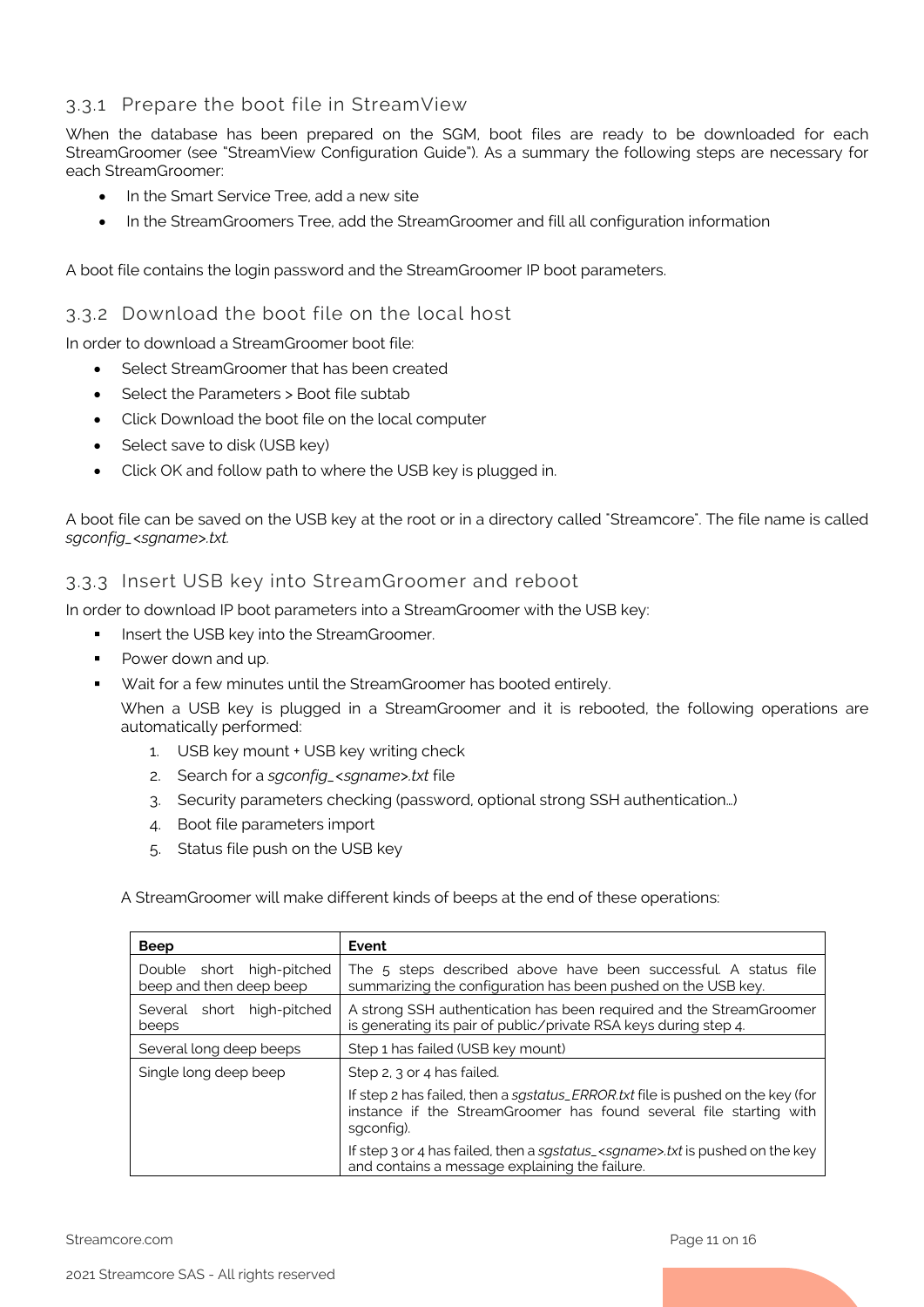Remove the USB key and check the *sgstatus\_<sgname>.txt* file.

If a file named *sgstatus\_<sgname>.txt* is present on the USB key, the configuration file will not be S taken into account.

## <span id="page-11-0"></span>**4 Wiring / Start**

#### <span id="page-11-1"></span>**SG850E / 1600E CONNECTIVITY**



When the equipment is turned on, check that the LAN and WAN LED are off. During installation, the StreamGroomer is in boot mode so the Bypass is "closed": the flows go directly from one port to the other without being processed by the SG. The SG acts as a crossover cable.

#### <span id="page-11-2"></span>**4.2 CONNECTIVITY IN ANY ARCHITECTURE**

A StreamGroomer is usually placed in an inline position between the router and the LAN:

| STREAMGROOMER IN FRONT OF ROUTER                                                                                |  |  |  |  |  |
|-----------------------------------------------------------------------------------------------------------------|--|--|--|--|--|
|                                                                                                                 |  |  |  |  |  |
| Q                                                                                                               |  |  |  |  |  |
| <b>StreamGroomer</b><br>Admin port                                                                              |  |  |  |  |  |
| Router<br><b>WAN</b>                                                                                            |  |  |  |  |  |
| Router (routed interface): use of crossover cable<br>Router (switched interface): use of straight through cable |  |  |  |  |  |

Streamcore.com **Page 12 on 16**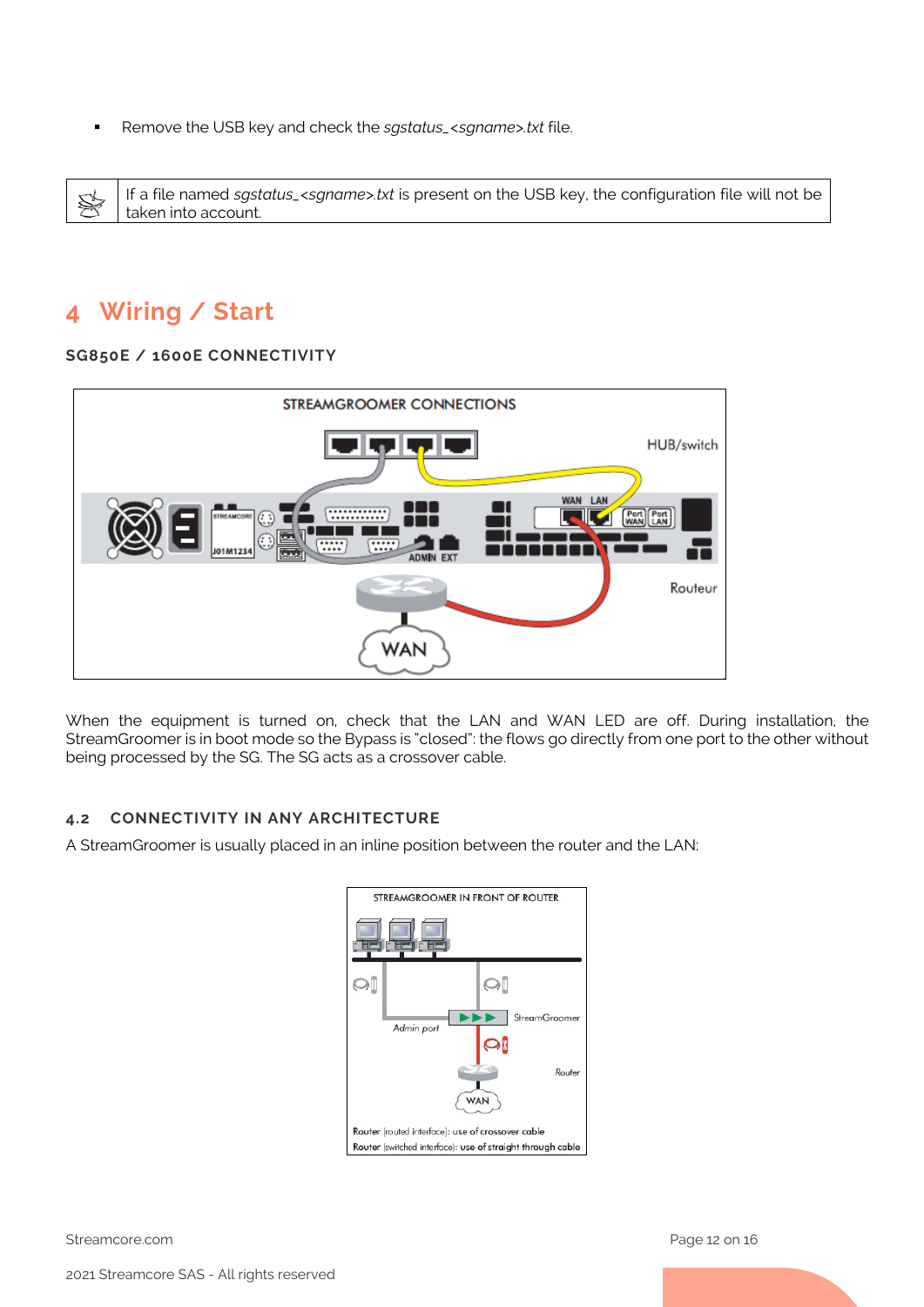A SG can be transparently inserted in any architecture:



If there is a switch between the StreamGroomer and the router accessing the WAN, the crossover cable should be replaced with a straight-through cable; if the StreamGroomer is connected between two routers, or between a router and a firewall, 2 crossover cables should be used.

High availability wiring: Tandem, Dual and 4 ports solutions



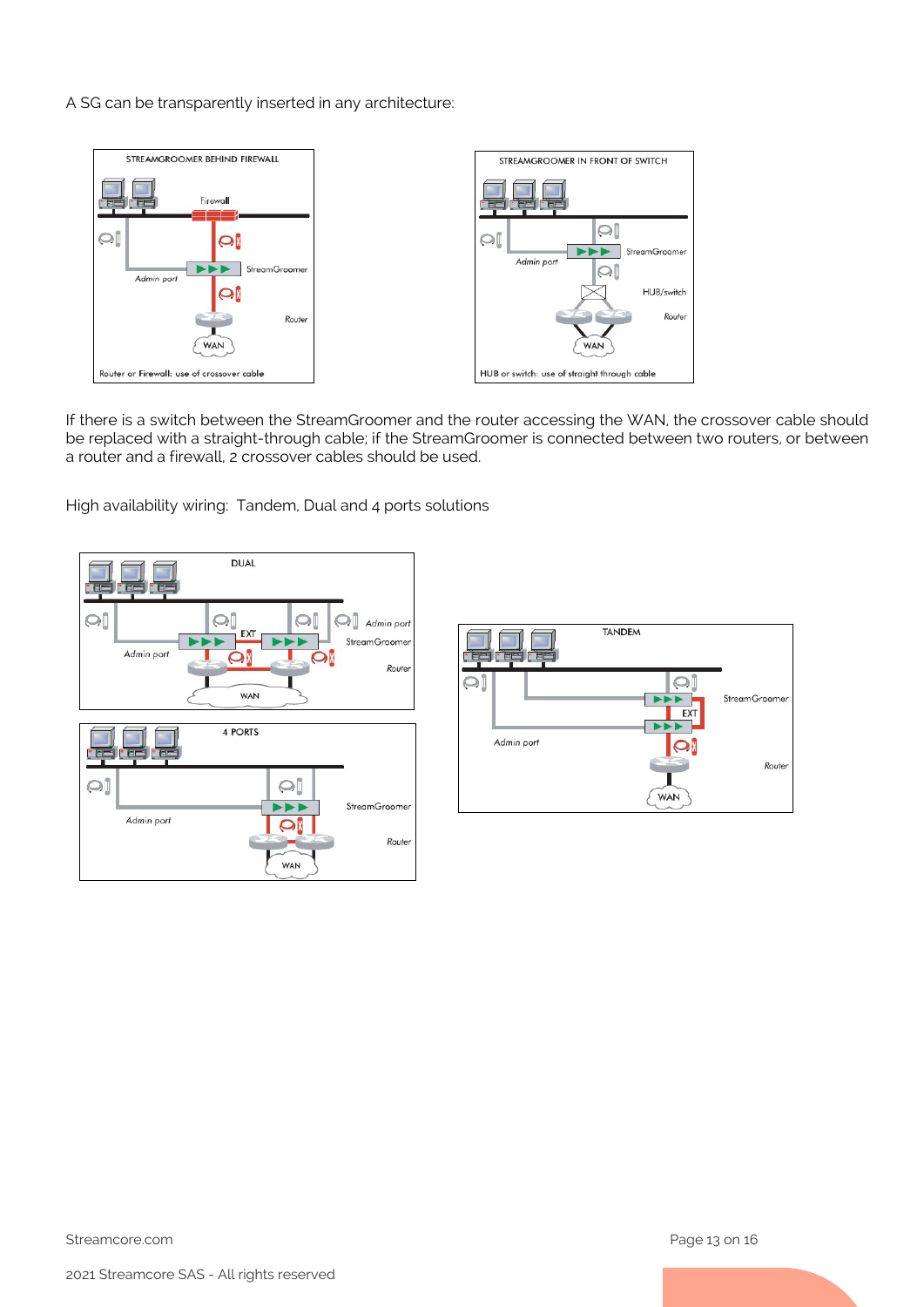## <span id="page-13-0"></span>**5 Checking the connectivity of the SG**

There are two ways of checking the connectivity of the StreamGroomer once it has been wired and started:

- With StreamView
- With ping

### <span id="page-13-1"></span>**5.1 USING STREAMVIEW**

When the database has been prepared on the SGM, the operational configuration of the SG that has just been installed has been defined (see "StreamView Configuration Guide"). All you have to do then is:

- click on the StreamGroomer in the 'StreamGroomers' branch.
- select the "Real-time Stats" tab : the StreamGroomer is red-colored (boot mode) if a connection is possible or
- select the tab "Release Management" + "Read status" : the "boot" box is checked if a connection is possible.

### <span id="page-13-2"></span>**5.2 USING PING**

It is possible to check the availability of a StreamGroomer with a ping from any machine.

Remark: With a computer connected to the console port of the SG, it is also possible to check whether the SG can reach the SGM by sending a ping from the BOOT menu.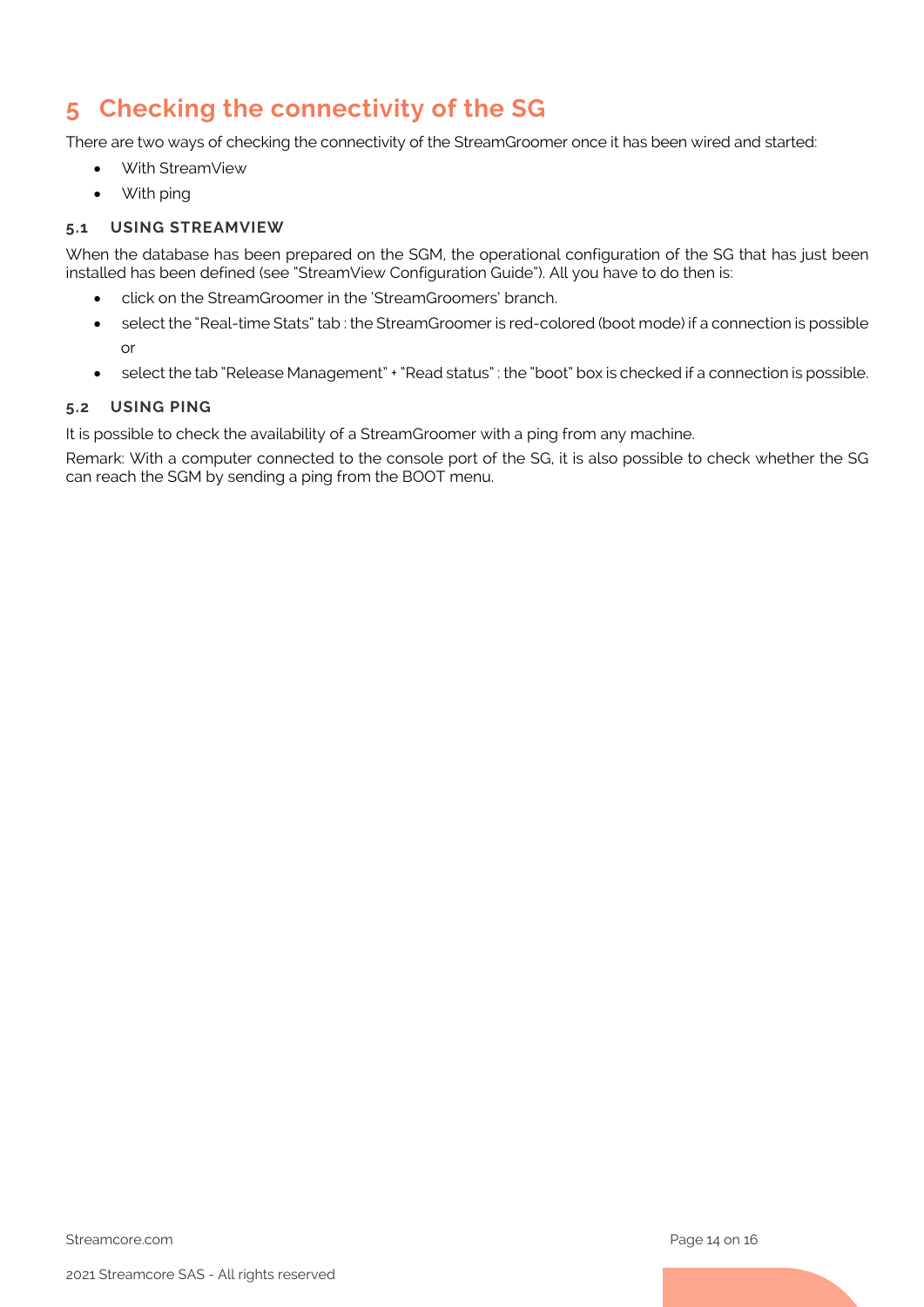## <span id="page-14-0"></span>**6 Appendix**

### <span id="page-14-1"></span>**6.1 TECHNICAL SPECIFICATIONS**

| <b>Model</b>                                        | SG 850e                                                                            | <i>SG1600e</i>                                                             | SG3200e                                                                |
|-----------------------------------------------------|------------------------------------------------------------------------------------|----------------------------------------------------------------------------|------------------------------------------------------------------------|
| <b>Height</b>                                       | 4.3 cm (1U)                                                                        | 4.3 cm (1U)                                                                | 8.9 cm (2U)                                                            |
| Width                                               | 42.6 cm<br>(rack19')                                                               | 42.6 cm (rack19')                                                          | 43.7 cm (rack19')                                                      |
| Depth                                               | 35.6 cm                                                                            | 35.6 cm                                                                    | 45 cm                                                                  |
| Weight                                              | 6.4 kg                                                                             | $6.5$ kg                                                                   | 25.9 kg                                                                |
| Power and type                                      | Internal.<br>100/240<br>VAC 50/60<br>Hz<br>260 W max                               | Internal, 100/240<br>VAC 50/60 Hz<br>260 W max                             | Internal, 100/240<br>VAC 50/60 Hz<br>700 W Redundant<br>$(1+1)$        |
| <b>Temperature</b>                                  | 10 to 35°C                                                                         | 10 to 35°C                                                                 | 10 to 35°C                                                             |
| <b>Relative humidity</b>                            | 8% to 90%<br>$at 20^{\circ}$ C                                                     | 8% to 90%<br>$at 20^{\circ}$ C                                             | 8% to 90%<br>$at 20^{\circ}$ C                                         |
| <b>MTBF</b>                                         | >45,000<br>hours                                                                   | > 45,000 hours                                                             | > 45,000 hours                                                         |
| <b>Network</b><br><b>interfaces</b><br>(to LAN/WAN) | 2 or 4 $\times$<br>10/100/100<br>o Base-T, SX<br>or $LX$<br>(bypass<br>integrated) | 2 or $4 \times$<br>10/100/1000 Base-<br>T. SX or LX<br>(bypass integrated) | 2 or $4 \times 10/100/1000$<br>Base-T, SX or LX<br>(bypass integrated) |
| Administration<br>"out of band"                     | 10/100/100<br>o Base-T                                                             | 10/100/1000 Base-<br>т                                                     | 10/100/1000 Base-T                                                     |
| Asynchronous<br>port                                | RS-232C -<br>DB <sub>9</sub>                                                       | RS-232C - DB9                                                              | RS-232C - DB9                                                          |
| <b>USB port</b>                                     | <b>USB 2.0</b>                                                                     | <b>USB 2.0</b>                                                             | <b>USB 2.0</b>                                                         |
| <b>Miscellaneous</b>                                | CE, FCC<br>EN60950<br>EN55022<br>EN55024                                           | CE, FCC<br><b>EN60950</b><br>EN55022<br>EN55024                            | CE, FCC<br><b>EN60950</b><br>EN55022<br>EN55024                        |

### <span id="page-14-2"></span>**6.2 MANUALLY LOAD A BOOT VERSION**

For somebody present on site, there is a simple way to restart in boot software a StreamGroomer that is in operational software:

- Turn off the StreamGroomer using the on/off switch or unplug the power cable
- Turn on the StreamGroomer using the on/off switch or plug the power cable
- Wait for the operational software reboot and the opening of the bypass
- Turn off the StreamGroomer
- Turn on the StreamGroomer
- The equipment will then automatically restart in boot software.

Streamcore.com **Page 15 on 16**